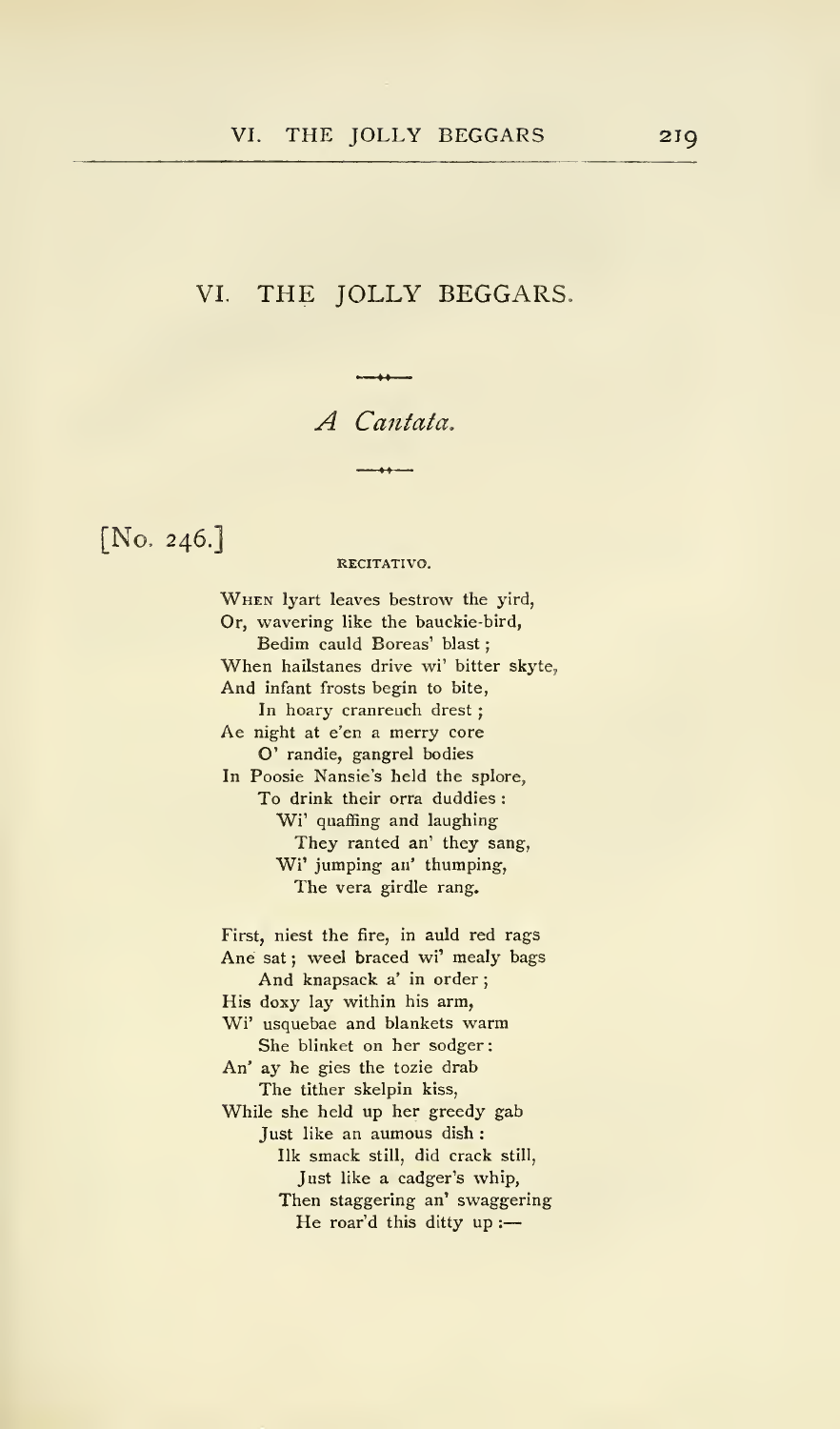

<sup>I</sup> AM a son of Mars, who have been in many wars, And show my cuts and scars wherever I come; This here was for a wench, and that other in a trench When welcoming the French at the sound of the drum.

CHORUS. Lal de daudle, &c.

My prenticeship <sup>I</sup> past, where my leader breath'd his last, When the bloody die was cast on the heights of Abram : And I served out my trade, when the gallant game was play'd, And the Moro low was laid at the sound of the drum.

<sup>I</sup> lastly was with Curtis, among the floating batt'ries. And there <sup>I</sup> left for witness an arm and a limb ; Yet let my country need me, with Elliot to head me, I'd clatter on my stumps at the sound of <sup>a</sup> drum.

And now, tho' <sup>I</sup> must beg with <sup>a</sup> wooden arm and leg, And many <sup>a</sup> tatter'd rag hanging over my bum, I'm as happy with my wallet, my bottle, and my callet, As when <sup>I</sup> us'd in scarlet to follow a drum.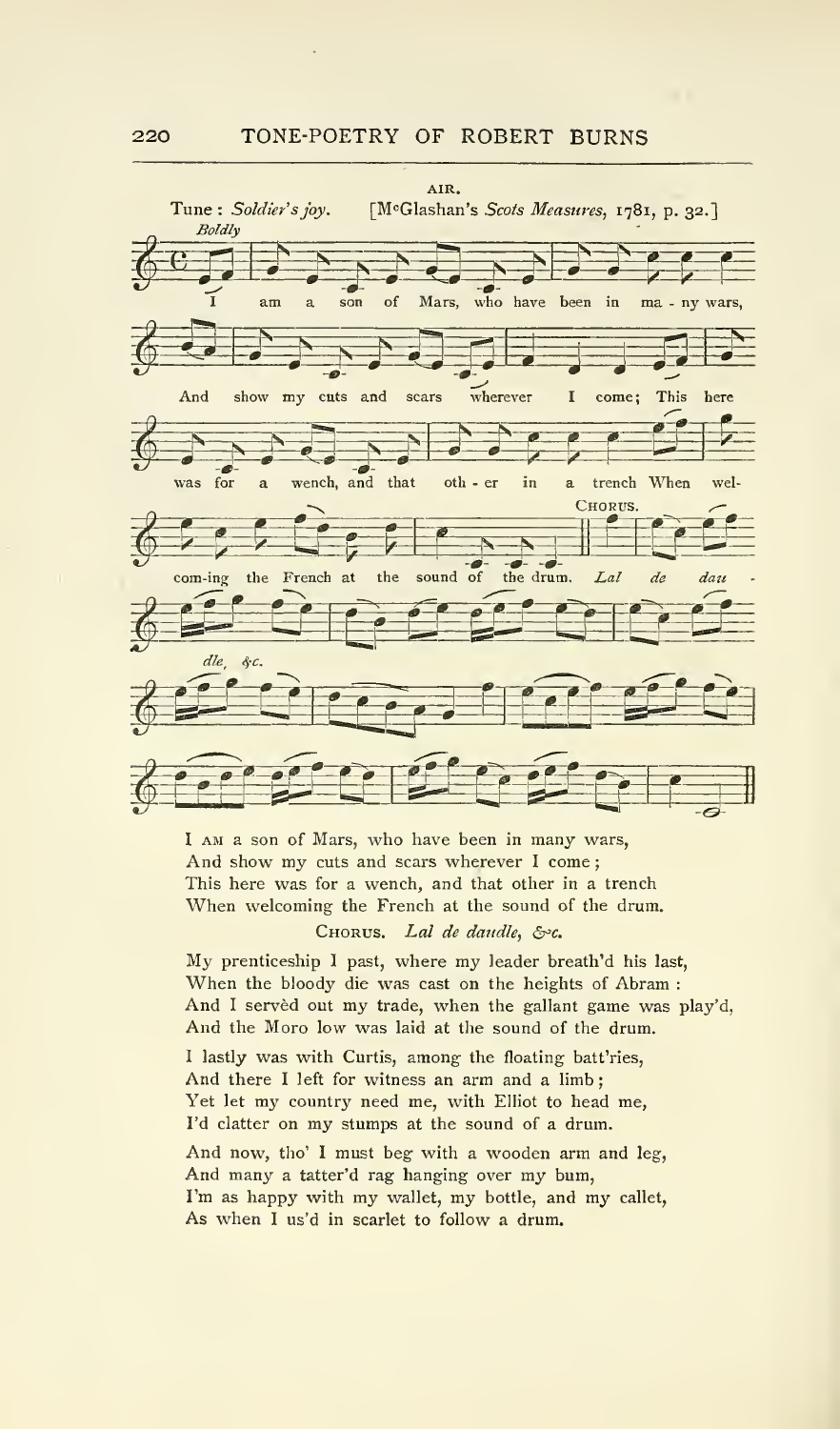What tho' with hoary locks <sup>I</sup> must stand the winter shocks, Beneath the woods and rocks oftentimes for a home ! When the t'other bag <sup>I</sup> sell, and the t'other bottle tell, <sup>I</sup> could meet a troop of hell at the sound of a drum.

 $[No. 247.]$  RECITATIVO. HE ended; and the kebars sheuk Aboon the chorus roar While frighted rattons backward leuk, An' seek the benmost bore : A fairy fiddler frae the neuk. He skirl'd out, 'Encore!' But up arose the martial chuck, An' laid the loud uproar :

### AIR.

Tune : Sodger laddie. [Orpheus Caledonius, 1733, No. 27.]<br>Moderate

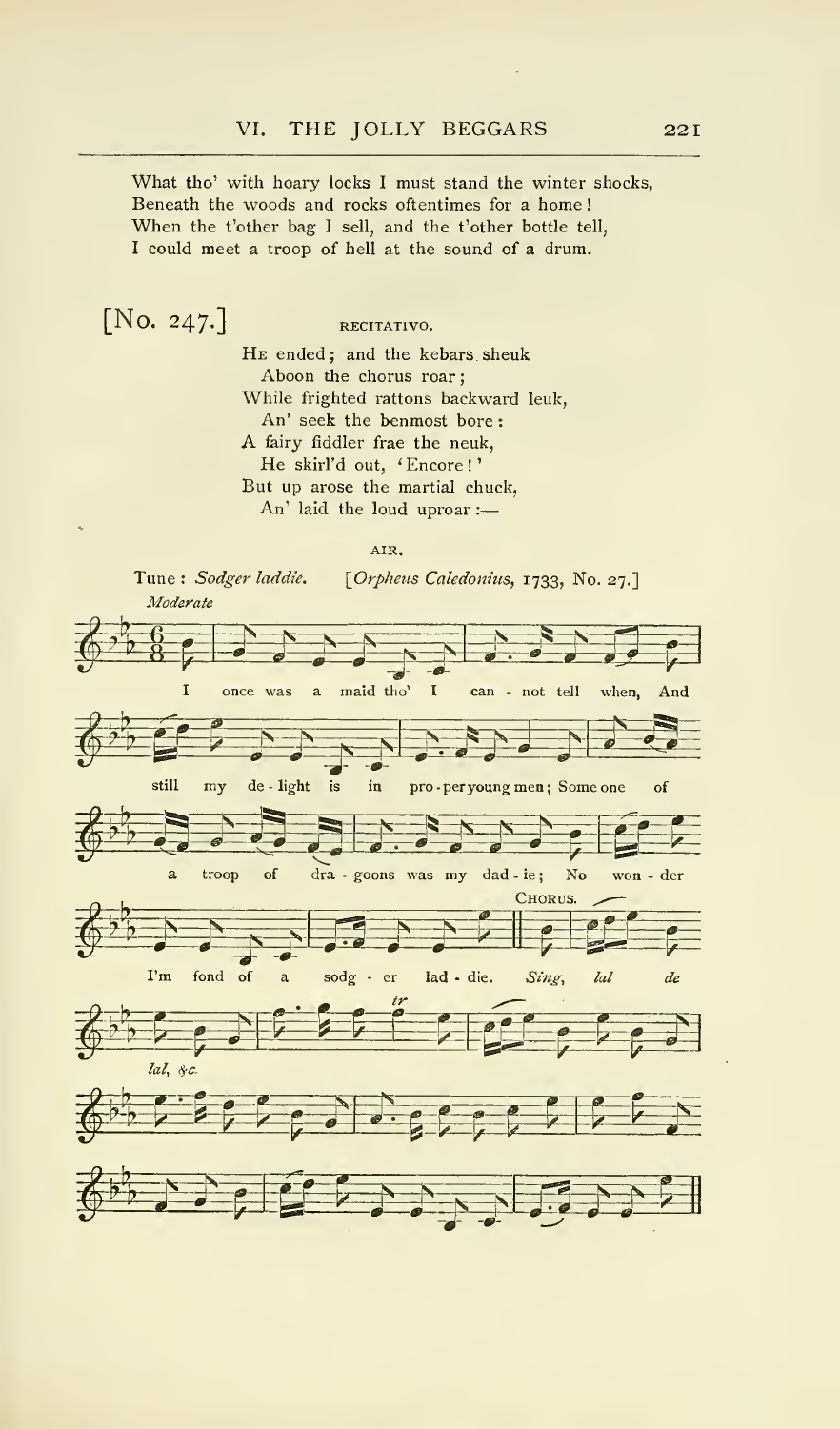<sup>I</sup> ONCE was a maid tho' <sup>I</sup> cannot tell when, And still my delight is in proper young men ; Some one of <sup>a</sup> troop of dragoons was my dadie ; No wonder I'm fond of a sodger laddie.

CHORUS. Sing, Lal de lal,  $\&c$ .

The first of my loves was <sup>a</sup> swaggering blade ; To rattle the thundering drum was his trade ; His leg was so tight and his cheek was so ruddy, Transported <sup>I</sup>was with my sodger laddie.

But the godly old chaplain left him in the lurch; The sword <sup>I</sup> forsook for the sake of the church ; He ventur'd the soul, and I risked the body; 'Twas then <sup>I</sup>proved false to my sodger laddie.

Full soon I grew sick of my sanctified sot; The regiment at large for a husband I got; From the gilded spontoon to the fife <sup>I</sup> was ready ; <sup>I</sup> asked no more but a sodger laddie.

But the peace it reduc'd me to beg in despair, Till <sup>I</sup> met my old boy in <sup>a</sup> Cunningham fair His rags regimental they flutter'd so gaudy; My heart it rejoic'd at a sodger laddie.

And now I have lived—I know not how long! And still <sup>I</sup> can join in a cup and a song; But whilst with both hands <sup>I</sup> can hold the glass steady, Here's to thee, my hero, my sodger laddie.

# [No. 248.]

### RECITATIVO.

Poor Merry Andrew, in the neuk Sat guzzling wi' a tinkler-hizzie; They mind't na wha the chorus teuk, Between themsels they were sae busy : At length wi' drink an' courting dizzy, He stoiter'd up an' made a face ; Then turn'd an' laid a smack on Grizzie, Syne tun'd his pipes wi' grave grimace:-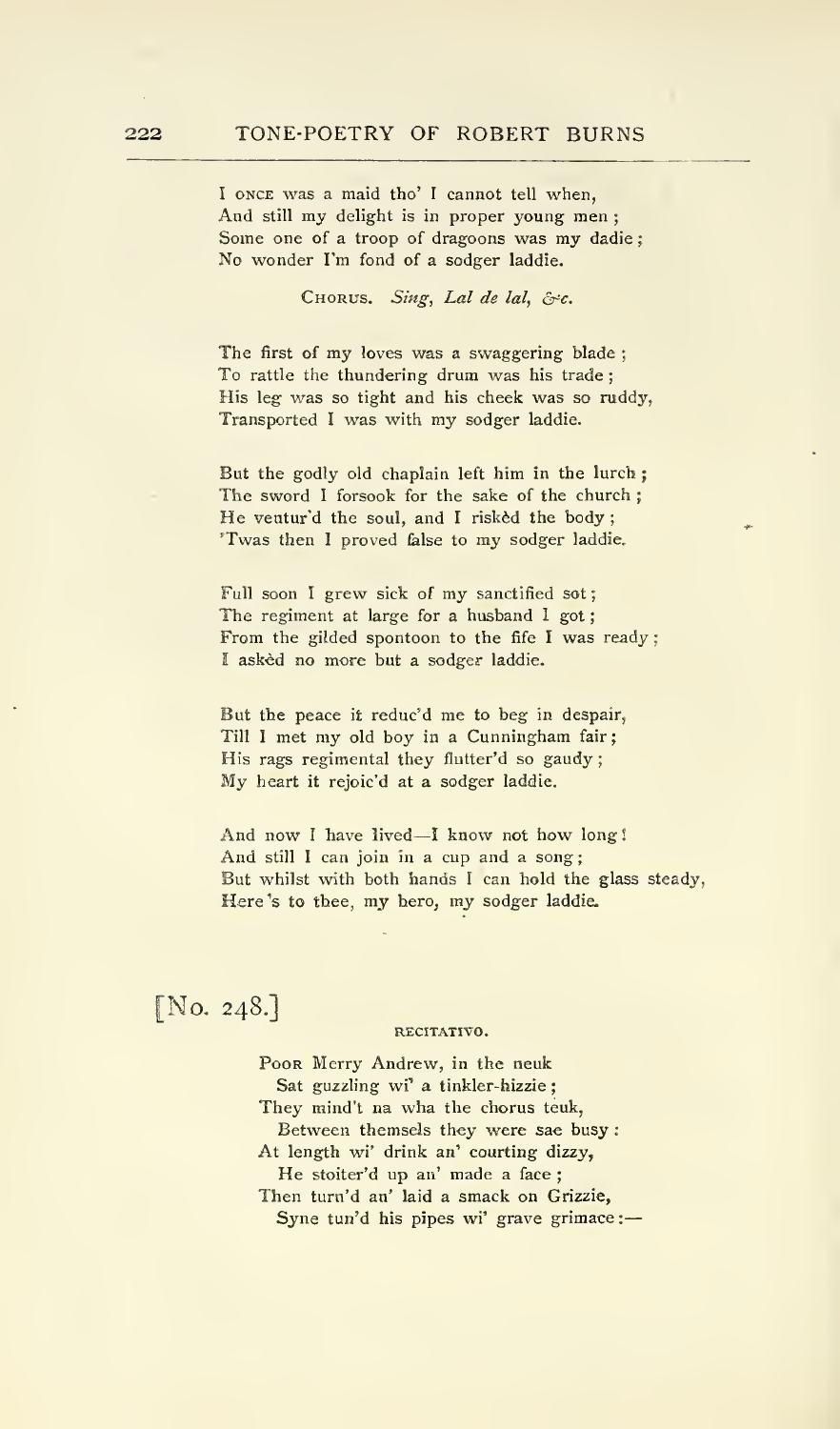AIR.



He 's there but a prentice <sup>I</sup> trow, But <sup>I</sup> am a fool by profession.

 $\overline{\mathcal{M}}$ 

My grannie she bought me <sup>a</sup> beuk. An' I held awa to the school; I fear I my talent misteuk, But what will ye hae of a fool ?

For drink I would venture my neck;<br>A hizzie's the half of my craft; But what could ye other expect Of ane that 's avowedly daft ?

For civilly swearing and quaffing ; <sup>I</sup> ance was abus'd i' the kirk For towsing <sup>a</sup> lass i' my daffin.

Poor Andrew that tumbles for sport Let naebody name wi' a jeer : There 's even, I'm tauld, i' the Court A tumbler ca'd the Premier.

Observ'd ye yon reverend lad Mak faces to tickle the mob : He rails at our mountebank squad, It's rivalship just i' the job !

And now my conclusion I'll tell, For faith! I'm confoundedly dry; The chiel that 's a fool for himsel, Gude Lord! he's far dafter than I.

# [No. 249.]

### RECITATIVO.

Then niest outspak a raucle carlin, Wha kent fu' weel to cleek the sterlin ; For mony a pursie she had hooked. An' had in mony a well been douked. Her love had been <sup>a</sup> Highland laddie, But weary fa' the waefu' woodie ! Wi' sighs an' sobs she thus began To wail her braw John Highlandman :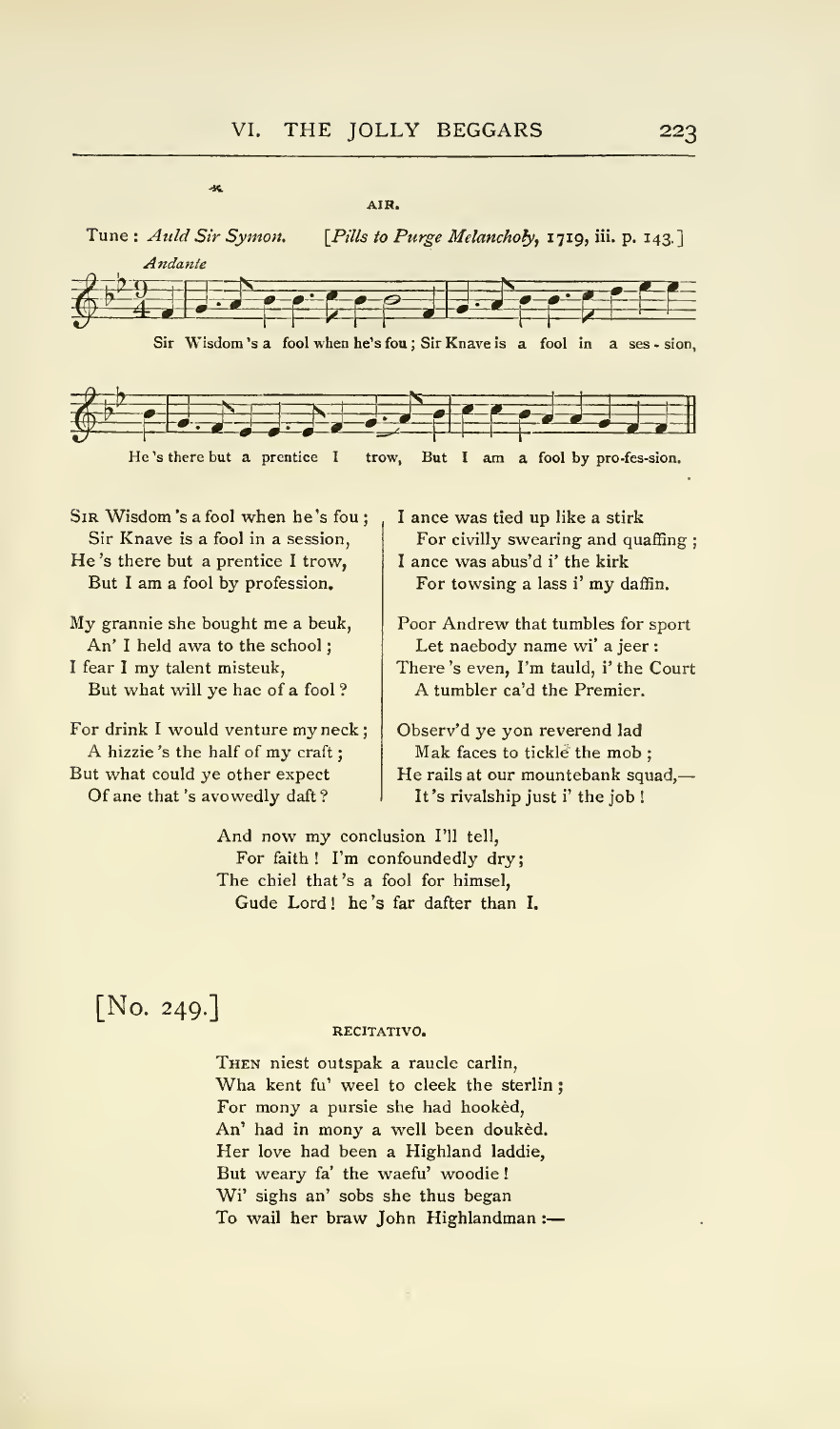

A Highland lad my love was born, The lalland laws he held in scorn, But he still was faithfu' to his clan, My gallant, braw John Highlandman.

CHORUS. Sing hey my braw John Highlandman! Sing ho my braw John Highlandman! There's not a lad in a' the lan' Was match for my John Highlandman !

With his philabeg an' tartan plaid, An' guid claymore down by his side, The ladies' hearts he did trepan. My gallant, braw John Highlandman.

We ranged a' from Tweed to Spey, An' liv'd like lords an' ladies gay ; For a lalland face he feared none,-My gallant, braw John Highland man.

They banish'd him beyond the sea, But ere the bud was on the tree,

Adown my cheeks the pearls ran, Embracing my John Highlandman.

But, och ! they catch'd him at the last, And bound him in <sup>a</sup> dungeon fast ; My curse upon them every one They've hang'd my braw John High landman !

And now <sup>a</sup>widow <sup>I</sup> must mourn The pleasures that will ne'er return ; No comfort but <sup>a</sup> hearty can. When <sup>I</sup> think on John Highlandman.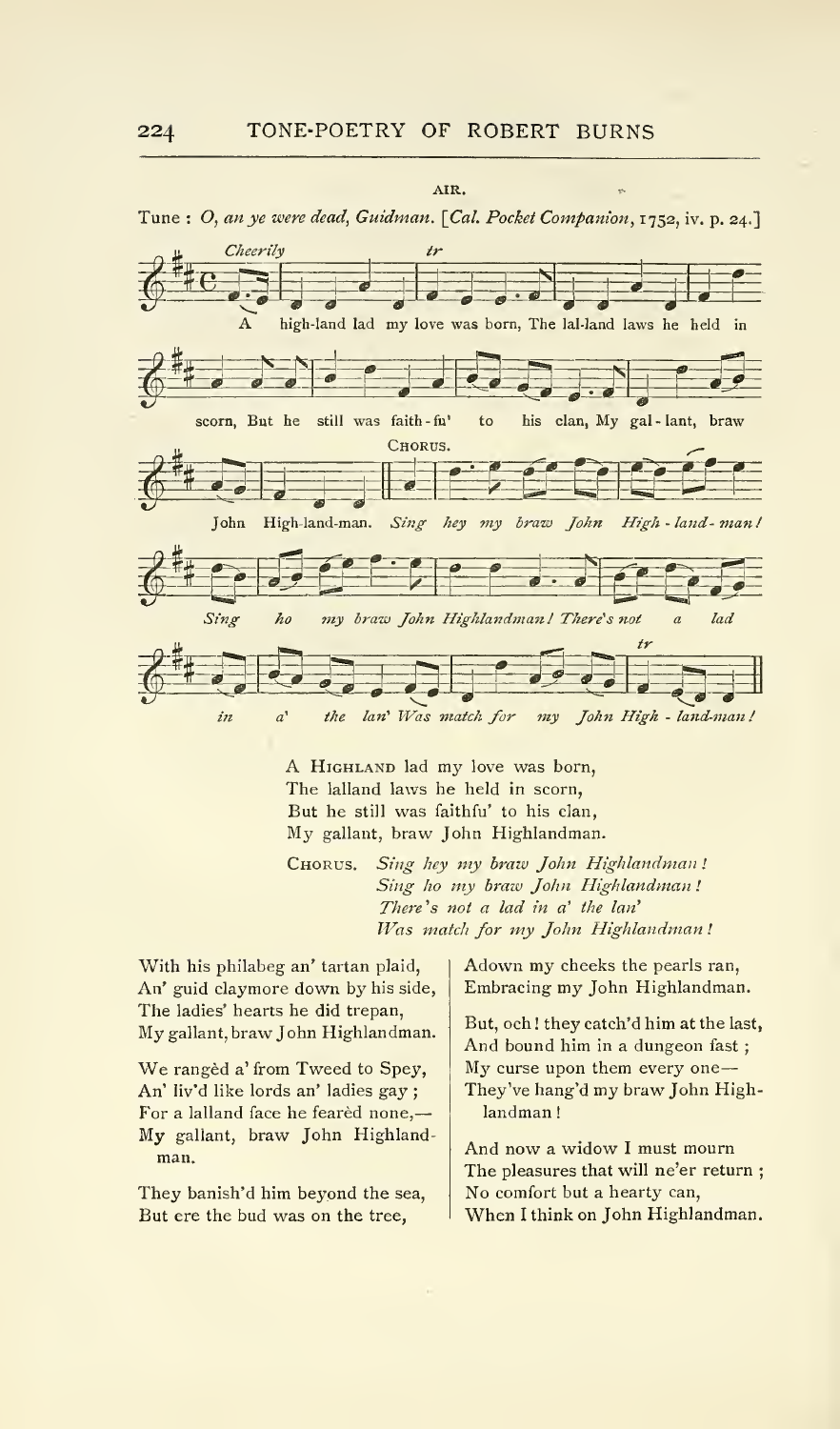[NO. 250.] RECITATIVO.<br>A PIGMY scraper wi' his fiddle,<br>Wha us'd to trystes an' fairs to driddle, Her strappan limb an' gausy middle (He reach'd nae higher) Had hol'd his heartie like a riddle, An' blawn't on fire.

> Wi' hand on hainch, and upward e'e, He croon'd his gamut, one, two, three, Then in an arioso key The wee Apollo,

Set off wi' allegretto glee His giga solo :-

ATR. Tune: Whistle owre the lave o't. [Bremner's Scots Reels, 1759, p. 56.]<br>  $\begin{array}{ccc}\n\frac{1}{\sqrt{2}} & \frac{1}{\sqrt{2}} \\
\frac{1}{\sqrt{2}} & \frac{1}{\sqrt{2}} \\
\frac{1}{\sqrt{2}} & \frac{1}{\sqrt{2}} \\
\frac{1}{\sqrt{2}} & \frac{1}{\sqrt{2}} \\
\frac{1}{\sqrt{2}} & \frac{1}{\sqrt{2}} \\
\frac{1}{\sqrt{2}} & \frac{1}{\sqrt{2}} \\
\frac{1}{\sqrt{$ Moderately ir tr  $\sum_{\sigma}$   $\sum_{\sigma}$   $\sum_{\sigma}$   $\sum_{\sigma}$   $\sum_{\sigma}$   $\sum_{\sigma}$   $\sum_{\sigma}$   $\sum_{\sigma}$   $\sum_{\sigma}$   $\sum_{\sigma}$   $\sum_{\sigma}$   $\sum_{\sigma}$   $\sum_{\sigma}$   $\sum_{\sigma}$   $\sum_{\sigma}$   $\sum_{\sigma}$   $\sum_{\sigma}$   $\sum_{\sigma}$   $\sum_{\sigma}$   $\sum_{\sigma}$   $\sum_{\sigma}$   $\sum_{\sigma}$   $\sum_{\sigma}$   $\sum_{\sigma}$   $\sum_{\$  $E$ ,  $E$ ,  $E$ ,  $E$  $\sum_{i=1}^{n} \sum_{j=1}^{n} \sum_{j=1}^{n} \sum_{j=1}^{n} \sum_{j=1}^{n} \sum_{j=1}^{n} \sum_{j=1}^{n} \sum_{j=1}^{n} \sum_{j=1}^{n} \sum_{j=1}^{n} \sum_{j=1}^{n} \sum_{j=1}^{n} \sum_{j=1}^{n} \sum_{j=1}^{n} \sum_{j=1}^{n} \sum_{j=1}^{n} \sum_{j=1}^{n} \sum_{j=1}^{n} \sum_{j=1}^{n} \sum_{j=1}^{n} \sum_{j=1}^{n} \sum_{j=1}^{n}$ tr  $\sum_{i=1}^{n}$  $\overrightarrow{e}$   $\overrightarrow{e}$   $\overrightarrow{e}$   $\overrightarrow{e}$   $\overrightarrow{e}$   $\overrightarrow{e}$   $\overrightarrow{e}$   $\overrightarrow{e}$   $\overrightarrow{e}$   $\overrightarrow{e}$   $\overrightarrow{e}$   $\overrightarrow{e}$   $\overrightarrow{e}$   $\overrightarrow{e}$   $\overrightarrow{e}$   $\overrightarrow{e}$   $\overrightarrow{e}$   $\overrightarrow{e}$   $\overrightarrow{e}$   $\overrightarrow{e}$   $\overrightarrow{e}$   $\overrightarrow{e}$   $\overrightarrow{e}$   $\overrightarrow{e}$   $\overrightarrow{$ my trade^ Alt' a' the^^^ tunes that e'er <sup>I</sup> play" d^  $655522220$  $60380$ CHORUS. *I am a fid-dler to* my trade, An' a' the tunes that e'er I play'd,  $\begin{array}{c|c|c|c|c|c} \hline \bullet & \bullet & \bullet & \bullet & \bullet & \bullet & \bullet & \bullet \ \hline \end{array}$ <br>The sweet-est still to wife or maid Was—Whistle owre the lave o't.

 $\overline{Q}$ 

LET me ryke up to dight that tear, An' go wi' me an' be my dear, , An' then your every care an' fear May whistle owre the lave o't.

Chorus.

I am a fiddler to my trade, An'  $a'$  the tunes that e'er I play'd, The sweetest still to wife or maid Was— Whistle owre the lave o't.

At kirns an' weddins we'se be there, An' O, sae nicely 's we will fare !

We'll bowse about till Dadie Care Sing, Whistle owre the lave o't.

Sae merrily 's the banes we'll pyke, An' sun oursels about the dyke ; An' at our leisure, when ye like We'll whistle owre the lave o't.

But bless me wi' your heav'n o' charms.

An' while <sup>I</sup> kittle hair on thairms, Hunger, cauld, an' a' sic harms May whistle owre the lave o't.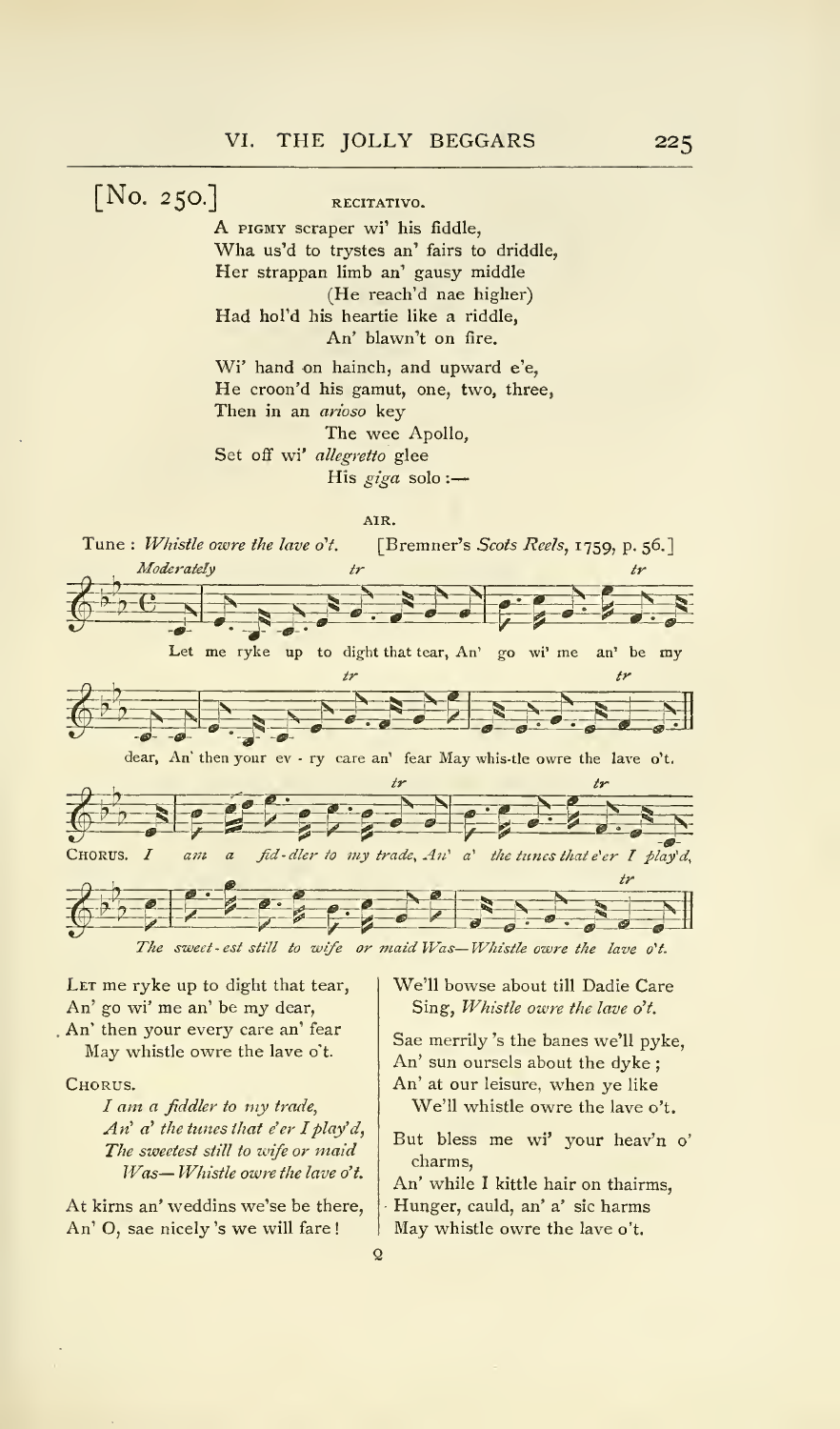$[No, 251.]$  RECITATIVO. Her charms had struck a sturdy caird As weel as poor gut-scraper; He taks the fiddler by the beard, An' draws a roosty rapier He swoor by a' was swearing worth To speet him like a pliver, Unless he would from that time forth Relinquish her for ever. Wi' ghastly e'e, poor Tweedle dee Upon his hunkers bended, An' pray'd for grace wi' ruefu' face, An' so the quarrel ended. But tho' his little heart did grieve When round the tinkler prest her,

> He feign'd to snirtle in his sleeve When thus the caird address'd her :-

> > AIR.

Tune : Clout the caudron. Lively [Scots Musical Museum, 1787, No. 23.]  $\sum_{i=1}^{n} \frac{e^{i} e^{i}}{e^{i} e^{i}}$ My bon - ie lass, I work in brass, A tink - ler is my sta - tion; I've My bon - ie lass, I work in brass, A tink-ler is my sta-tion; I've  $\begin{bmatrix} 1 & 1 \end{bmatrix}$  tra-vell'd round all Christian ground In this my oc - cu - pa - tion; I've  $S^{\circ}$   $S^{\circ}$   $S^{\circ}$   $S^{\circ}$   $S^{\circ}$   $S^{\circ}$   $S^{\circ}$   $S^{\circ}$   $S^{\circ}$   $S^{\circ}$   $S^{\circ}$   $S^{\circ}$   $S^{\circ}$   $S^{\circ}$   $S^{\circ}$   $S^{\circ}$   $S^{\circ}$   $S^{\circ}$   $S^{\circ}$   $S^{\circ}$   $S^{\circ}$   $S^{\circ}$   $S^{\circ}$   $S^{\circ}$   $S^{\circ}$   $S^{\circ}$   $S^{\circ}$   $S^{\circ$  $\frac{1}{\sqrt{2}}$ I B S S Ta'en the gold, an' been en-roll'd In many a no - ble squadron : But vain  $\sum_{i=1}^{n}$ <sup>i</sup> H n =t they search'd, when off <sup>I</sup> march'd To go an' clout the caudron. My bonie lass, <sup>I</sup> work in brass, A tinkler is my station ; I've travell'd round all Christian ground In this my occupation ; I've ta'en the gold, an' been enroll'd In many a noble squadron : But vain they search'd, when off <sup>I</sup> march'd

To go an' clout the caudron.

I've ta'en the gold, &c.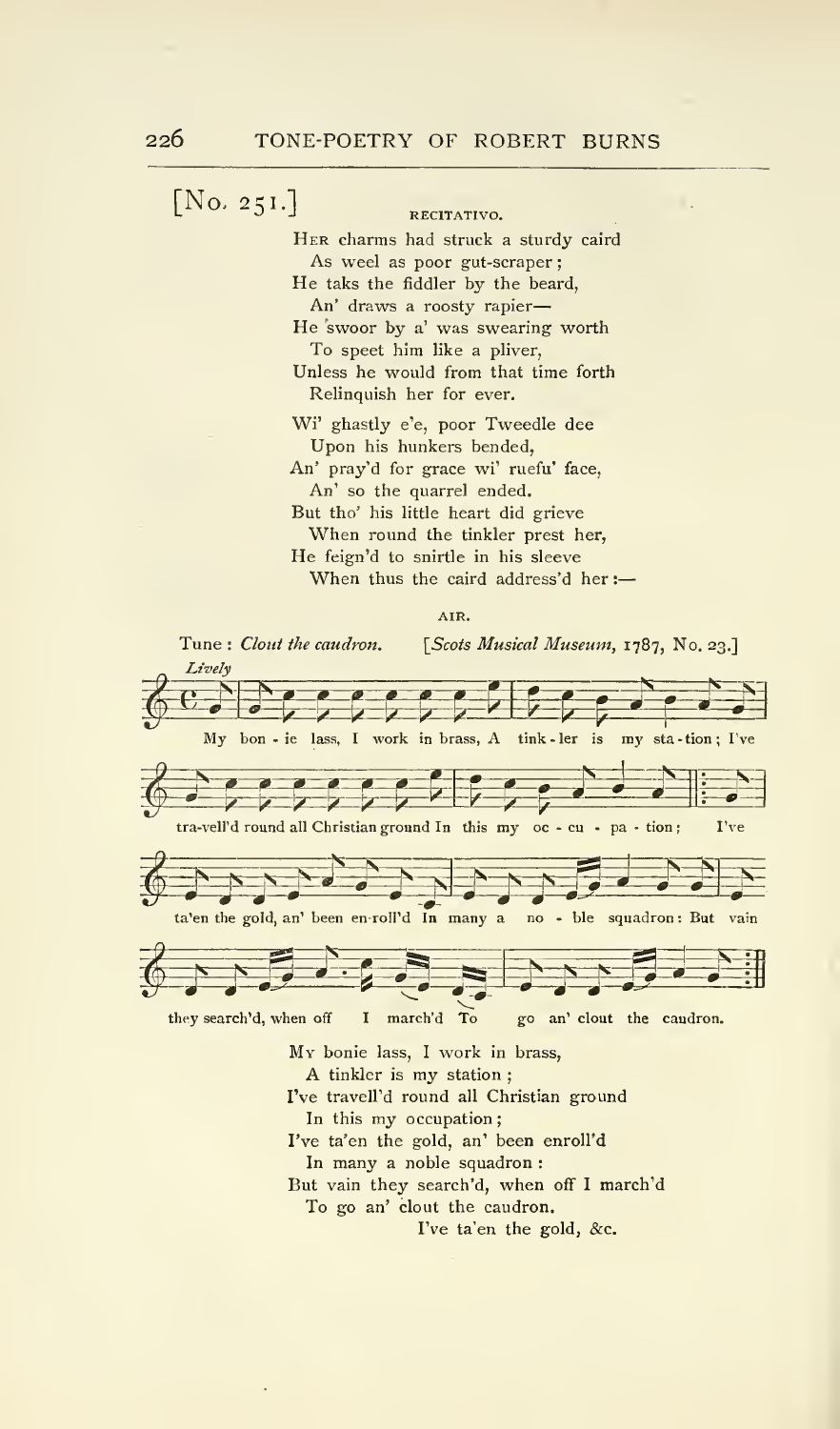Despise that shrimp, that wither'd imp, With a' his noise an' cap'rin, An' take a share with those that bear The budget and the apron: And by that stowp, my faith and houpe, And by that dear Kilbaigie, If e'er ye want, or meet with scant, May <sup>I</sup> ne'er weet my craigie

And by that stowp, &c.

## [No. 252.]

### RECITATIVO.

THE caird prevail'd-th' unblushing fair In his embraces sunk, Partly wi' love, o'ercome sae sair, An' partly she was drunk. Sir Violino, with an air That show'd a man o' spunk, Wish'd unison between the pair. An' made the bottle clunk To their health that night. But hurchin Cupid shot a shaft That play'd a dame a shavie; The fiddler rak'd her fore and aft, Behint the chicken cavie.

Her lord, a wight of Homer's\* craft, Tho' limpan wi' the spavie,

He hirpl'd up, and lap like daft, And shor'd them Dainty Davie O' boot that night.

He was a care-defying blade As ever Bacchus listed Tho' Fortune sair upon him laid, His heart, she ever miss'd it. He had no wish but—to be glad, Nor want but-when he thristed; He hated nought but-to be sad; An' thus the Muse suggested His sang that night :

Homer is allowed to be the eldest ballad singer on record. Burns.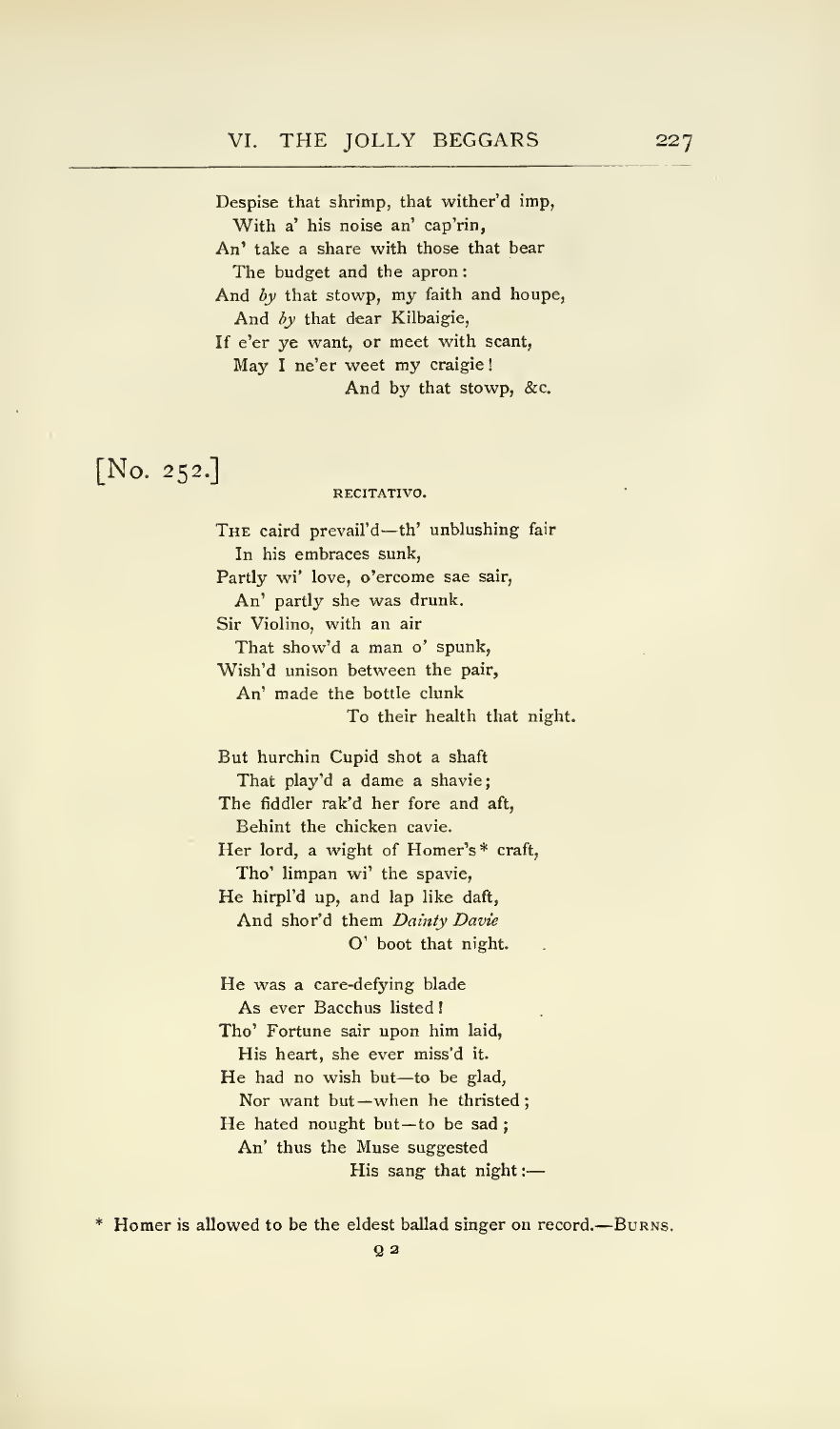

<sup>I</sup> AM a bard, of no regard Wi' gentle folks an' a' that; But Homer-like, the glowran byke, Frae town to town <sup>I</sup> draw that.

Chorus.

For  $a'$  that, an'  $a'$  that,  $An'$  twice as muckle's  $a'$  that; I've lost but ane, I've twa behin',  $Ive$  wife eneugh for a' that.

<sup>I</sup> never drank the Muses' stank, Castalia's burn, an' a' that But there it streams, an' richly reams. My Helicon <sup>I</sup> ca' that.

Great love <sup>I</sup>bear to all the fair, Their humble slave an' a' that; But lordly will, <sup>I</sup> hold it still A mortal sin to thraw that.

In raptures sweet, this hour we meet, Wi' mutual love an' a' that:

But for how lang the flie may stang. Let inclination law that.

Their tricks an' craft hae put me daft, They've taen me in, an' a' that But clear your decks, an' here's 'the Sex!'

I like the jads for a' that.

For  $a'$  that, an'  $a'$  that,  $An'$  twice as muckle's  $a'$  that: My dearest bluid, to do them guid, They're welcome till't for a' that.

## $[N<sub>0</sub>, 253.]$  RECITATIVO.

- So sung the bard —and Nansie's wa's
- Shook with a thunder of applause Re-echoed from each mouth !
- Theytoom'd their pocks, theypawn'd their duds.
- They scarcely left to coor their fuds To quench their lowan drouth :

Then owre again, the jovial thrang, The poet did request

To lowse his pack and wale a sang, A ballad o' the best

He rising, rejoicing.

Between his twa Deborahs,

Looks round him, an' found them Impatient for the chorus :